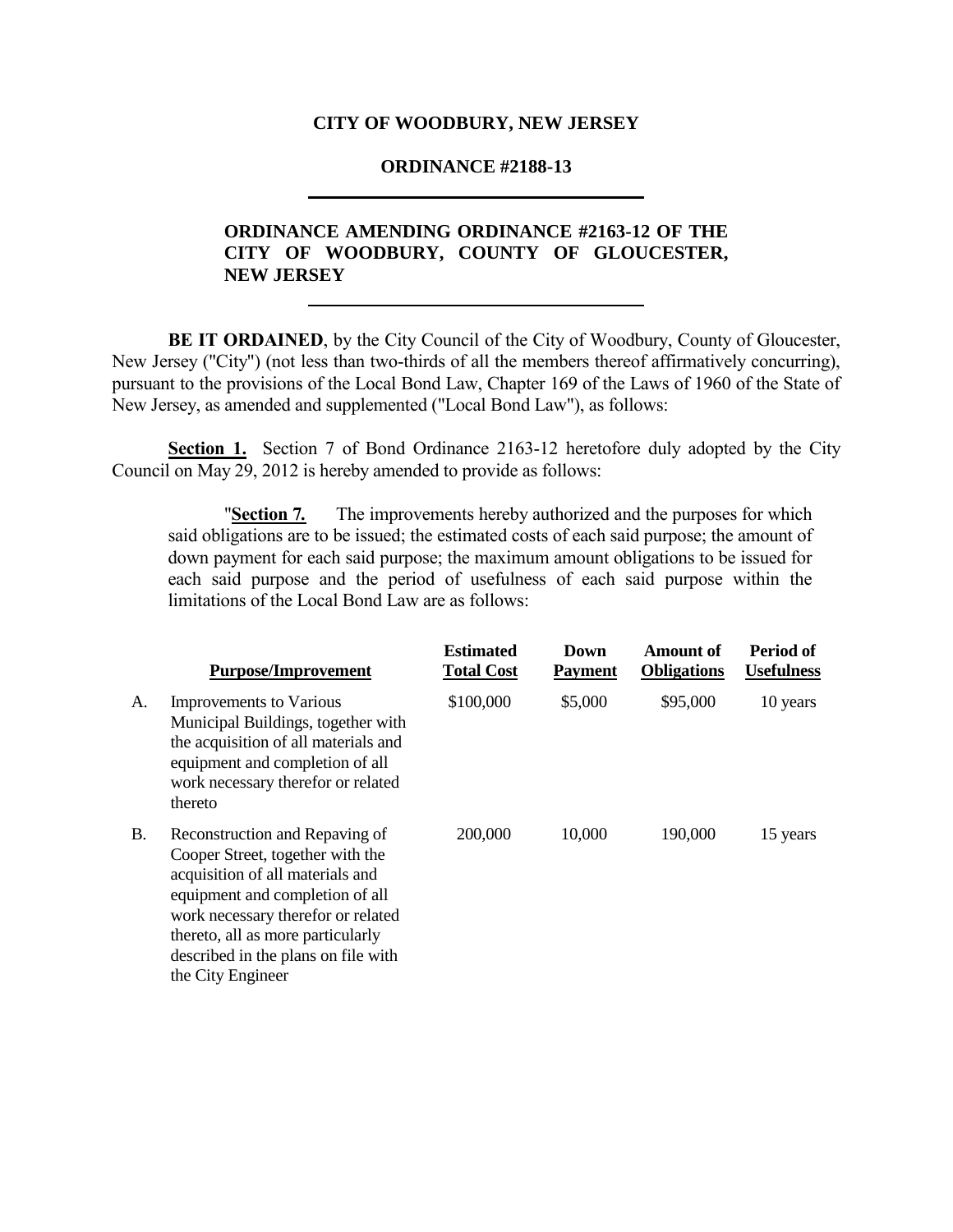|    | <b>Purpose/Improvement</b>                                                                                                                                                                                                                                                      | <b>Estimated</b><br><b>Total Cost</b> | <b>Down</b><br><b>Payment</b> | <b>Amount of</b><br><b>Obligations</b> | Period of<br><b>Usefulness</b> |
|----|---------------------------------------------------------------------------------------------------------------------------------------------------------------------------------------------------------------------------------------------------------------------------------|---------------------------------------|-------------------------------|----------------------------------------|--------------------------------|
| C. | Reconstruction and Repaving of<br>Wood Street, together with the<br>acquisition of all materials and<br>equipment and completion of all<br>work necessary therefor or related<br>thereto, all as more particularly<br>described in the plans on file with<br>the City Engineer  | 705,000                               | 35,250                        | 669,750                                | 15 years                       |
| D. | Repairs and Repaving of Various<br>City Street, together with the<br>acquisition of all materials and<br>equipment and completion of all<br>work necessary therefor or related<br>thereto, all as more particularly<br>described in the plans on file with<br>the City Engineer | \$200,000                             | \$10,000                      | \$190,000                              | 10 years                       |
| Е. | Acquisition of two (2) Engine<br>Trucks and for City Fire<br>Department, together with the<br>acquisition of all materials and<br>equipment and completion of all<br>work necessary therefor or related<br>thereto                                                              | 950,000                               | 47,500                        | 902,500                                | 10 years                       |
| F. | Acquisition of Four Wheel Drive<br>Pick-Up Truck for City Fire<br>Department, together with the<br>acquisition of all materials and<br>equipment and completion of all<br>work necessary therefor or related<br>thereto                                                         | 50,000                                | 2,500                         | 47,500                                 | 5 years                        |
| G. | Phase I of Construction of Police<br>and Municipal Court Building<br>Project, together with the<br>acquisition of all materials and<br>equipment and completion of all<br>work necessary therefor or related<br>thereto                                                         | 30,000                                | 1,500                         | 28,500                                 | 5 years                        |

**Section 2.** Section 8 of Bond Ordinance 2163-12 is hereby amended to provide as follows:

"**Section 8.** The average period of useful life of the several purposes for the financing of which this Bond Ordinance authorizes the issuance of bonds or bond anticipation notes, taking into consideration the respective amounts of bonds or bond anticipation notes authorized for said several purposes, is not less than 11.84 years."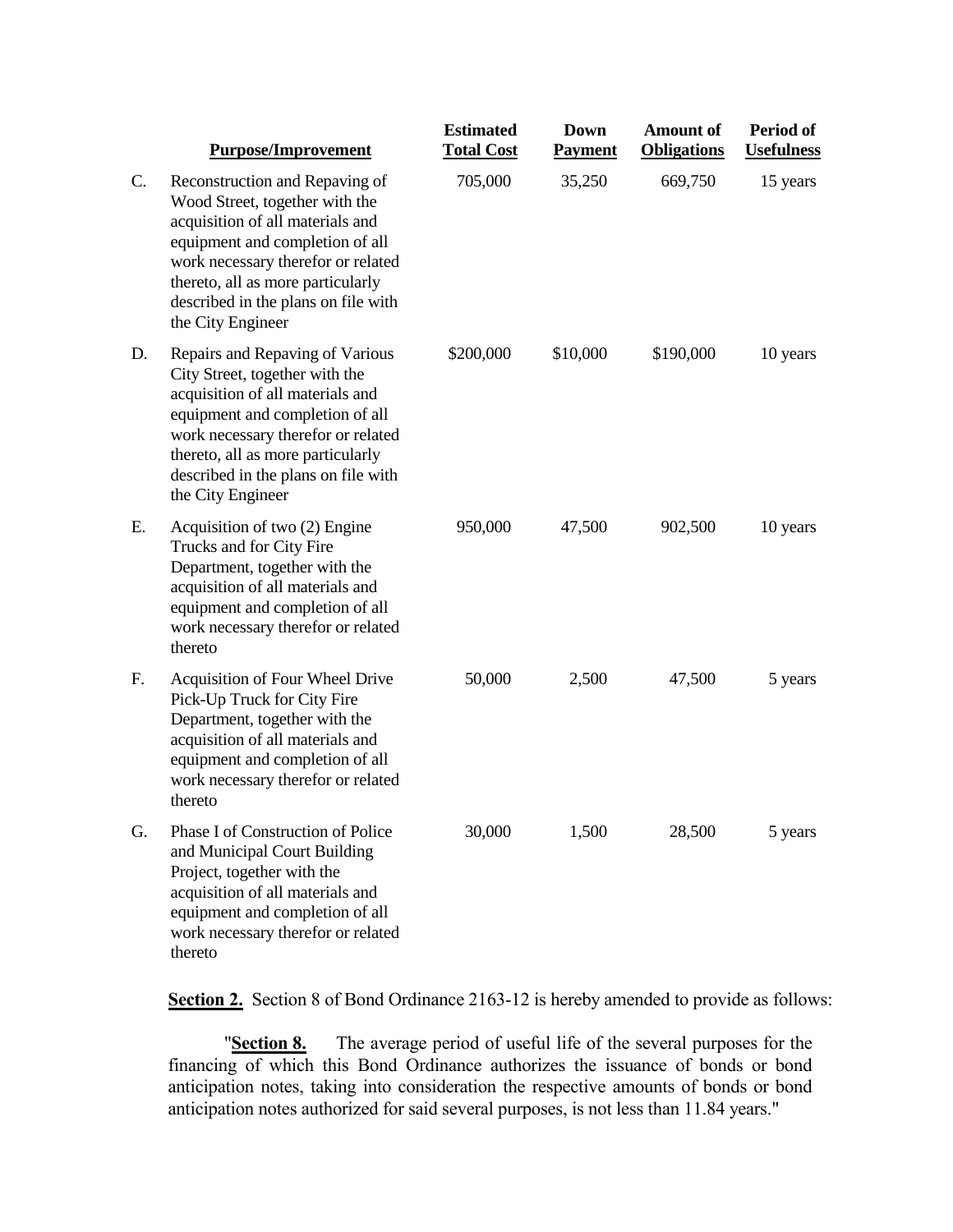**Section 3**. The capital budget is hereby amended to conform with the provisions of this ordinance to the extent of any inconsistency therewith and the regulations promulgated by the Local Finance Board showing full detail the amended capital budget and capital improvement program as approved by the Director of the Division of Local Government Services, New Jersey Department of Community Affairs, are on file with the City Clerk and available for public inspection.

**Section 4**. All other parts of Bond Ordinance 2163-12 not amended hereby shall remain in full force and effect.

**Section 5**. All bonds or bond anticipation notes heretofore issued and now outstanding pursuant to Bond Ordinance 2163-12, and any moneys expended or any expenses incurred pursuant to appropriations made by Bond Ordinance 2163-12, if any, shall be accounted and deemed to have been issued, expended or incurred pursuant to this Bond Ordinance.

**Section 6.** In accordance with the Local Bond Law, this ordinance shall take effect twenty (20) days after the first publication thereof after final passage.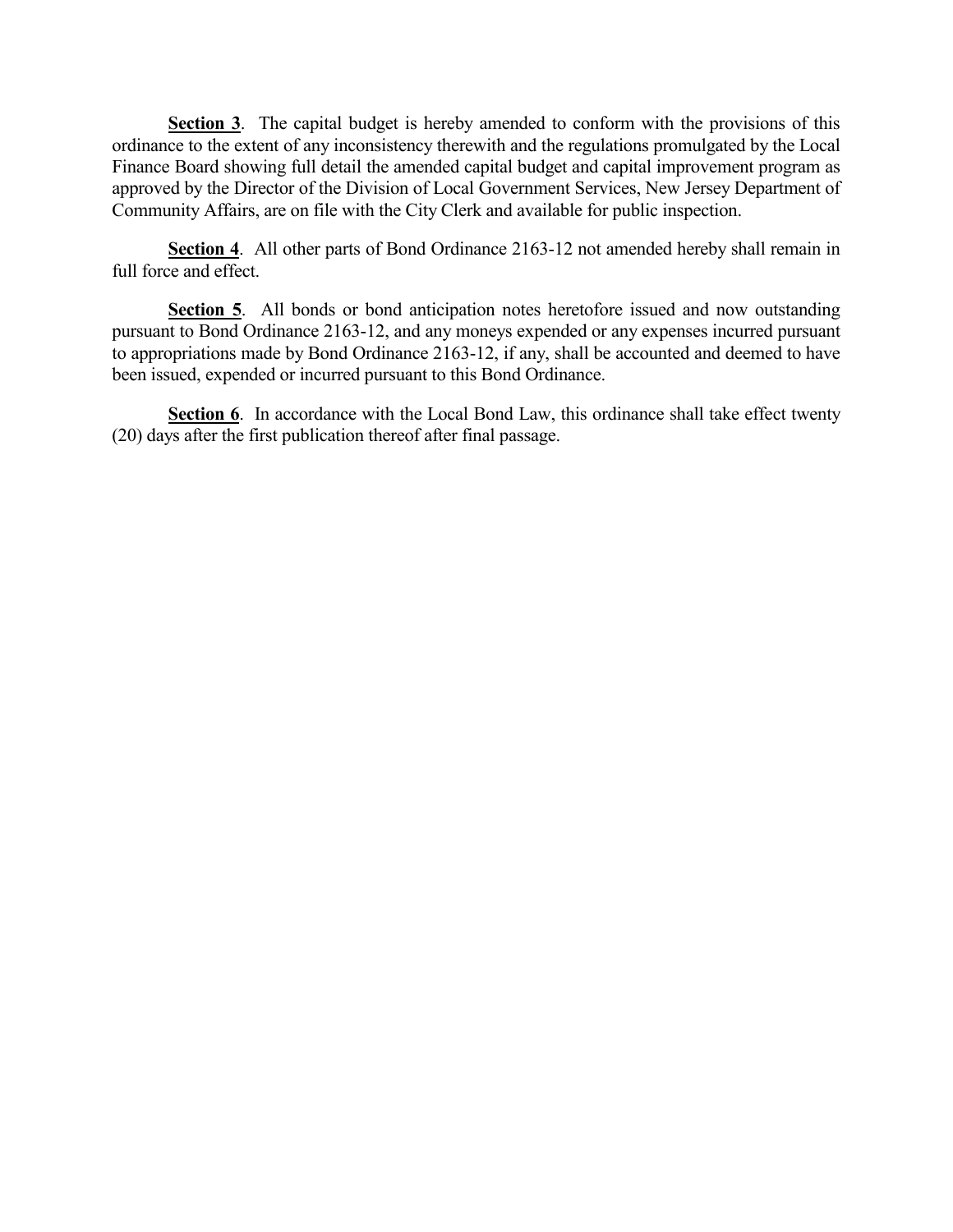**THE FOREGOING** was introduced by the City Council of the City of Woodbury at a regular meeting held on July 23, 2013. This Ordinance will be considered for adoption at final reading and public hearing to be held on August 13, 2013 at 7:30 p.m. or at such time as may be determined and announced, in City Hall, Council Chambers, 33 Delaware Street, Woodbury, New Jersey, at which time and place all persons interested will be given the opportunity to be heard concerning said Ordinance. During the time prior to and up to and including the date of such meeting, copies of said Ordinance will be made available at the City Clerk's Office to the members of the general public who may request same.

> WILLIAM H. FLEMING, JR., President of Council

\_\_\_\_\_\_\_\_\_\_\_\_\_\_\_\_\_\_\_\_\_\_\_\_\_\_\_\_\_\_\_\_

Attest:

ROY A. DUFFIELD, Clerk

Approved:

WILLIAM J. VOLK, Mayor